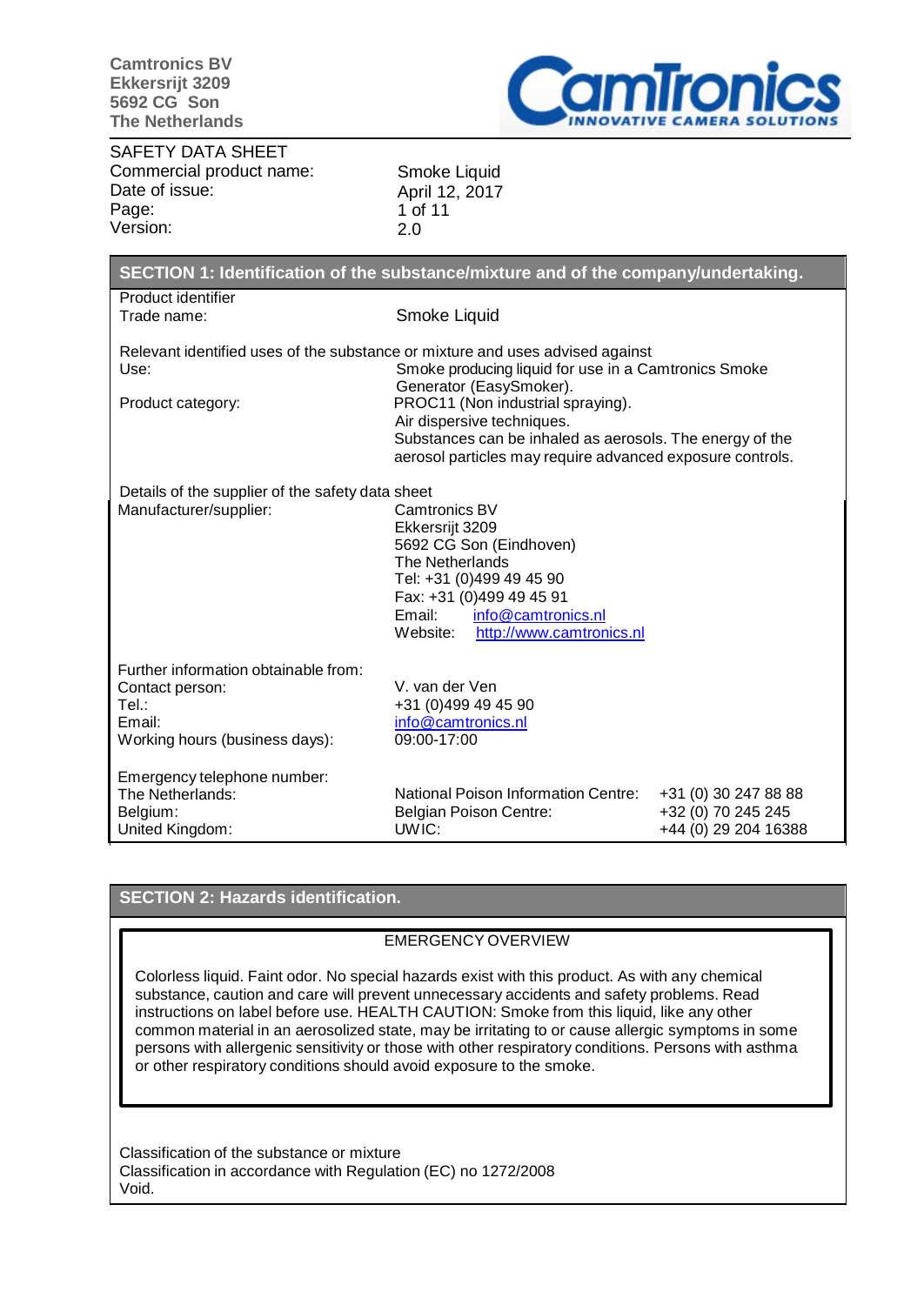

SAFETY DATA SHEET Commercial product name: Date of issue: Page: Version:

Smoke Liquid April 12, 2017 2 of 11 2.0

| Label elements and precautionary statement<br>Hazard pictograms:<br>Signal word:<br>Hazard statements:<br>Precautions: |                                                                                                       |
|------------------------------------------------------------------------------------------------------------------------|-------------------------------------------------------------------------------------------------------|
| Void.                                                                                                                  | Classification in accordance with Directive 67/548/EEC or Directive 1999/45/EC                        |
| Label elements<br>Hazard symbols:<br>Classification of the labelling:<br>Risk phrase(s):<br>Safety advice:             |                                                                                                       |
| Hazard-determining components for<br>labelling:                                                                        |                                                                                                       |
| Other hazards<br>medical advice immediately and show this container or label.                                          | Keep locked up and out of the reach of children. Avoid contact with skin and eyes. If swallowed, seek |
| Results of PBT and vPvB assessment<br>PBT:<br>vPvB:                                                                    | No.<br>No.                                                                                            |

| <b>SECTION 3: Composition/information on ingredients.</b>  |                                                                                              |  |  |
|------------------------------------------------------------|----------------------------------------------------------------------------------------------|--|--|
| Chemical characterization:<br>Description:                 | Mixture.<br>Preparation based on i.a. 2,2'-(ethylenedioxy)diethanol<br>and propane-1,2-diol. |  |  |
| Hazardous ingredients (and carrier material)               |                                                                                              |  |  |
| 2,2'-(Ethylenedioxy)diethanol (triethyleneglycol)<br>CAS#: | 112-27-6                                                                                     |  |  |
| $EC#$ :                                                    | 203-953-2                                                                                    |  |  |
| Index#:                                                    |                                                                                              |  |  |
| REACH reg.#:                                               |                                                                                              |  |  |
| Content (W/W):                                             | $< 40 \%$                                                                                    |  |  |
| Danger:                                                    |                                                                                              |  |  |
| 1999/45/EC:                                                |                                                                                              |  |  |
| 1272/2008/EC:                                              |                                                                                              |  |  |
| Propane-1,2-diol                                           |                                                                                              |  |  |
| CAS#:                                                      | $57 - 55 - 6$                                                                                |  |  |
| EC#                                                        | 200-338-0                                                                                    |  |  |
| Index#:                                                    |                                                                                              |  |  |
| REACH reg.#:                                               |                                                                                              |  |  |
| Content (W/W):                                             | < 40%                                                                                        |  |  |
| Danger:                                                    |                                                                                              |  |  |
| 1999/45/EC:                                                |                                                                                              |  |  |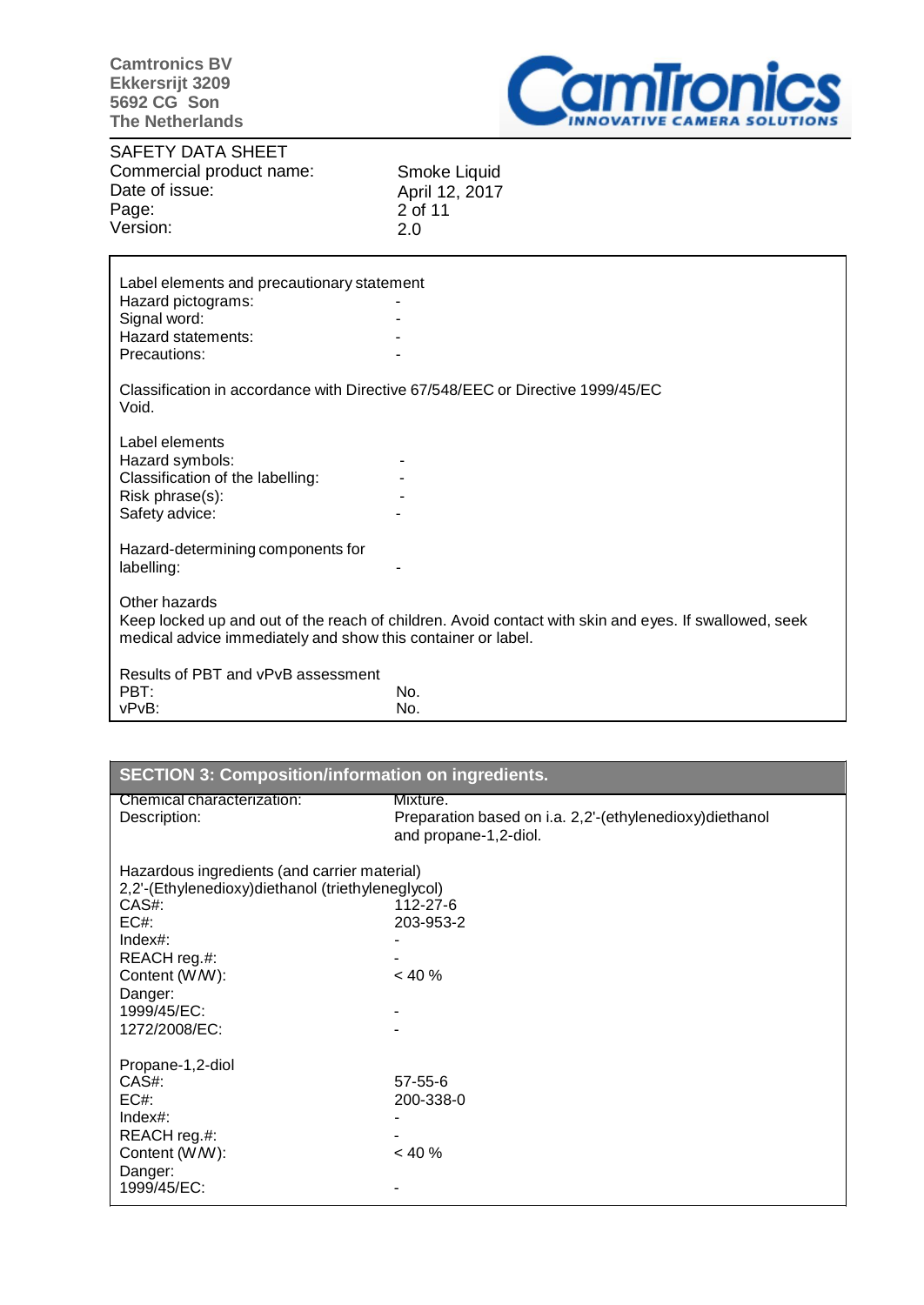

SAFETY DATA SHEET Commercial product name: Date of issue: Page: Version:

Smoke Liquid April 12, 2017 3 of 11 2.0

# 1272/2008/EC: -

Full text of R-, H- and EUH-phrase(s): see section 16.

| <b>SECTION 4: First aid measures.</b>                                      |                                                                                                                                                                                                                                                                  |  |  |
|----------------------------------------------------------------------------|------------------------------------------------------------------------------------------------------------------------------------------------------------------------------------------------------------------------------------------------------------------|--|--|
| Description of first aid measures                                          |                                                                                                                                                                                                                                                                  |  |  |
| General information:                                                       | Not dangerous under normal use circumstances.                                                                                                                                                                                                                    |  |  |
| Eye contact:                                                               | Remove possible contact lenses. Contamination of the eyes                                                                                                                                                                                                        |  |  |
|                                                                            | must be treated by thorough irrigation with water for 20 minutes,<br>with the eyelids held open. A doctor (or eye specialist) should<br>be consulted immediately.                                                                                                |  |  |
| Skin contact:                                                              | Remove contaminated clothing. Remove mechanically and                                                                                                                                                                                                            |  |  |
|                                                                            | wash off with plenty of soap and water, carefully apply cream to<br>clean skin. If symptoms develop like eczema or skin irritation,<br>obtain medical attention.                                                                                                 |  |  |
| Swallowing:                                                                | Provided the patient is conscious, wash out mouth with plenty of                                                                                                                                                                                                 |  |  |
|                                                                            | water. If symptoms develop, obtain medical attention and this                                                                                                                                                                                                    |  |  |
|                                                                            | safety data sheet. Do not induce patient to vomit.                                                                                                                                                                                                               |  |  |
| If aerosol or vapour is inhaled                                            |                                                                                                                                                                                                                                                                  |  |  |
| in high concentrations:                                                    | Take the person into the fresh air and keep him warm, let him                                                                                                                                                                                                    |  |  |
|                                                                            | rest. Get medical assistance if breathing problems persist.                                                                                                                                                                                                      |  |  |
|                                                                            |                                                                                                                                                                                                                                                                  |  |  |
| Most important symptoms and effects, both acute and delayed                |                                                                                                                                                                                                                                                                  |  |  |
| Inhalation:                                                                | This product is slightly respiratory irritant: inhalation at high<br>concentrations of aerosol could lead to harmful effects such as<br>mucous membrane and respiratory system irritation. At high<br>temperatures, mists, vapours or smoke may be released that |  |  |
|                                                                            | may be irritating to eyes, nose, throat and lungs.                                                                                                                                                                                                               |  |  |
| Skin contact:                                                              | Not irritant for skin. Repeated or prolonged contact with the<br>preparation may cause removal of natural fat from the skin<br>resulting in non-allergic contact dermatitis, contact eczema and                                                                  |  |  |
|                                                                            | inflammation.                                                                                                                                                                                                                                                    |  |  |
| Eye contact:                                                               | Slightly irritant for eyes. Causes reddening and swelling of the                                                                                                                                                                                                 |  |  |
|                                                                            | conjunctiva and pain at high concentrations.                                                                                                                                                                                                                     |  |  |
| Ingestion:                                                                 | Highly unlikely under normal industrial use. Ingestion of large<br>quantities may cause irritation of the gastrointestinal tract,<br>vomiting, central nervous system depression, dizziness,<br>headaches, nausea.                                               |  |  |
|                                                                            |                                                                                                                                                                                                                                                                  |  |  |
| Indication of any immediate medical attention and special treatment needed |                                                                                                                                                                                                                                                                  |  |  |
|                                                                            | Symptomatic treatment and supportive therapy as indicated.                                                                                                                                                                                                       |  |  |

| <b>SECTION 5: Firefighting measures.</b> |                                                            |  |
|------------------------------------------|------------------------------------------------------------|--|
| Extinguishing media                      |                                                            |  |
| Suitable extinguishing media:            | Use the usual extinguishing media.                         |  |
|                                          | Water or foam can cause foam formation in combination with |  |
|                                          | the product.                                               |  |
| Unsuitable extinguishing media for       |                                                            |  |
| safety reasons:                          | Powerful water jet.                                        |  |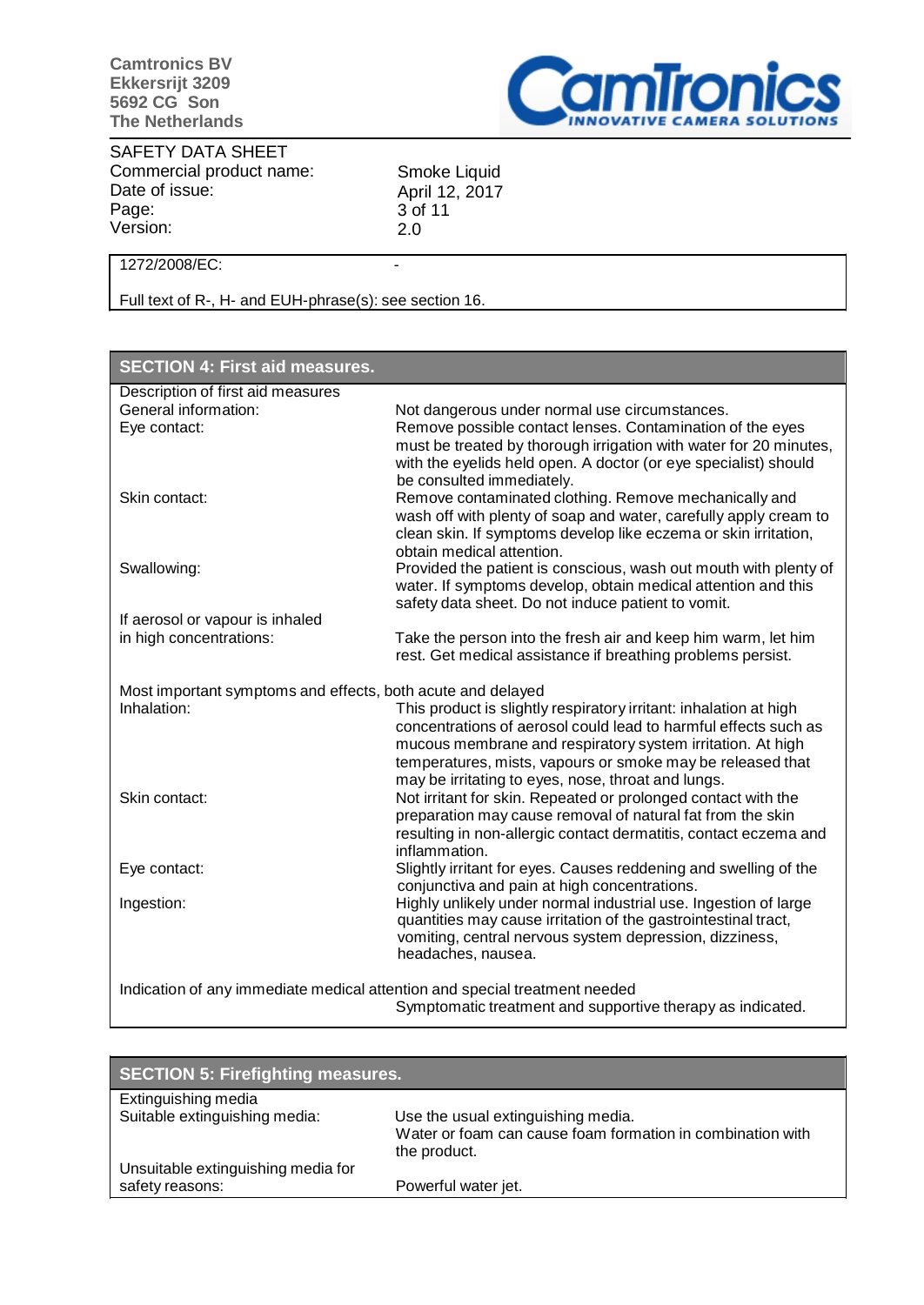

SAFETY DATA SHEET Commercial product name: Date of issue: Page: Version:

Smoke Liquid April 12, 2017 4 of 11 2.0

| Special hazards arising from the substance or mixture                         | Not classed as flammable and gives no contribution at a fire. If<br>involved in a fire, it may emit noxious and toxic fumes.<br>Combustion products may include: carbon monoxide and<br>carbon dioxide. |
|-------------------------------------------------------------------------------|---------------------------------------------------------------------------------------------------------------------------------------------------------------------------------------------------------|
| Advice for firefighters<br>Special protective clothing:<br>Other information: | Fire - men have to wear self - contained breathing apparatus<br>(with mouth – and nose protection) and complete (acid-)<br>protective clothing.<br>No specific requirements.                            |

| <b>SECTION 6: Accidental release measures.</b> |                                                                                                                                                                                                                                    |  |  |
|------------------------------------------------|------------------------------------------------------------------------------------------------------------------------------------------------------------------------------------------------------------------------------------|--|--|
| Personal precautions, protective equipment and |                                                                                                                                                                                                                                    |  |  |
| emergency procedures:                          | Wear appropriate personal protective equipment including<br>splash goggles, a full suit and boots. Avoided contact with eyes<br>and skin. Risk of skidding.                                                                        |  |  |
|                                                | As an aerosol or respirable smoke in case of application of the<br>material as smoke liquid, use respiratory protection (A2/P3 or<br>$AX/P3$ ).                                                                                    |  |  |
| Environmental precautions:                     | Do not discharge into drains, sewers or watercourses. Prevent<br>spread over a wide area (e.g. by containment or sand barriers).                                                                                                   |  |  |
| Methods and material for containment and       |                                                                                                                                                                                                                                    |  |  |
| cleaning up:                                   | Absorb spillages onto sand, earth, sawdust, vermiculite,<br>limestone grind or any suitable adsorbent material. Collect the<br>waste product in suitable drums for disposal. Wash the spillage<br>area clean with plenty of water. |  |  |
| Reference to other sections:                   | Information regarding safe handling - see section 7.<br>Information regarding personal protective equipment – see<br>section 8.                                                                                                    |  |  |
|                                                | Information regarding disposal – see section 13.                                                                                                                                                                                   |  |  |

| SECTION 7: Handling and storage.          |                                                                                                                                                                                                                                                                                                                                                                                                                                                                                     |
|-------------------------------------------|-------------------------------------------------------------------------------------------------------------------------------------------------------------------------------------------------------------------------------------------------------------------------------------------------------------------------------------------------------------------------------------------------------------------------------------------------------------------------------------|
| Precautions for safe handling             |                                                                                                                                                                                                                                                                                                                                                                                                                                                                                     |
| Handling:<br>Information about fire - and | When handling observe the usual precautionary measures for<br>chemicals. Do not breathe vapour / mist / aerosol. Contain solid<br>material, stir before use. The gas is heavier than air, keep away<br>from small rooms and deep lying drains.<br>Only use in combination with the Camtronics Smoke<br>Generator or generators of which the temperature is<br>calibrated by Camtronics. If intense smoke is released from a<br>smoke generator, respiratory protection is required. |
| explosion protection:                     | Keep away from hot surfaces / open fire.                                                                                                                                                                                                                                                                                                                                                                                                                                            |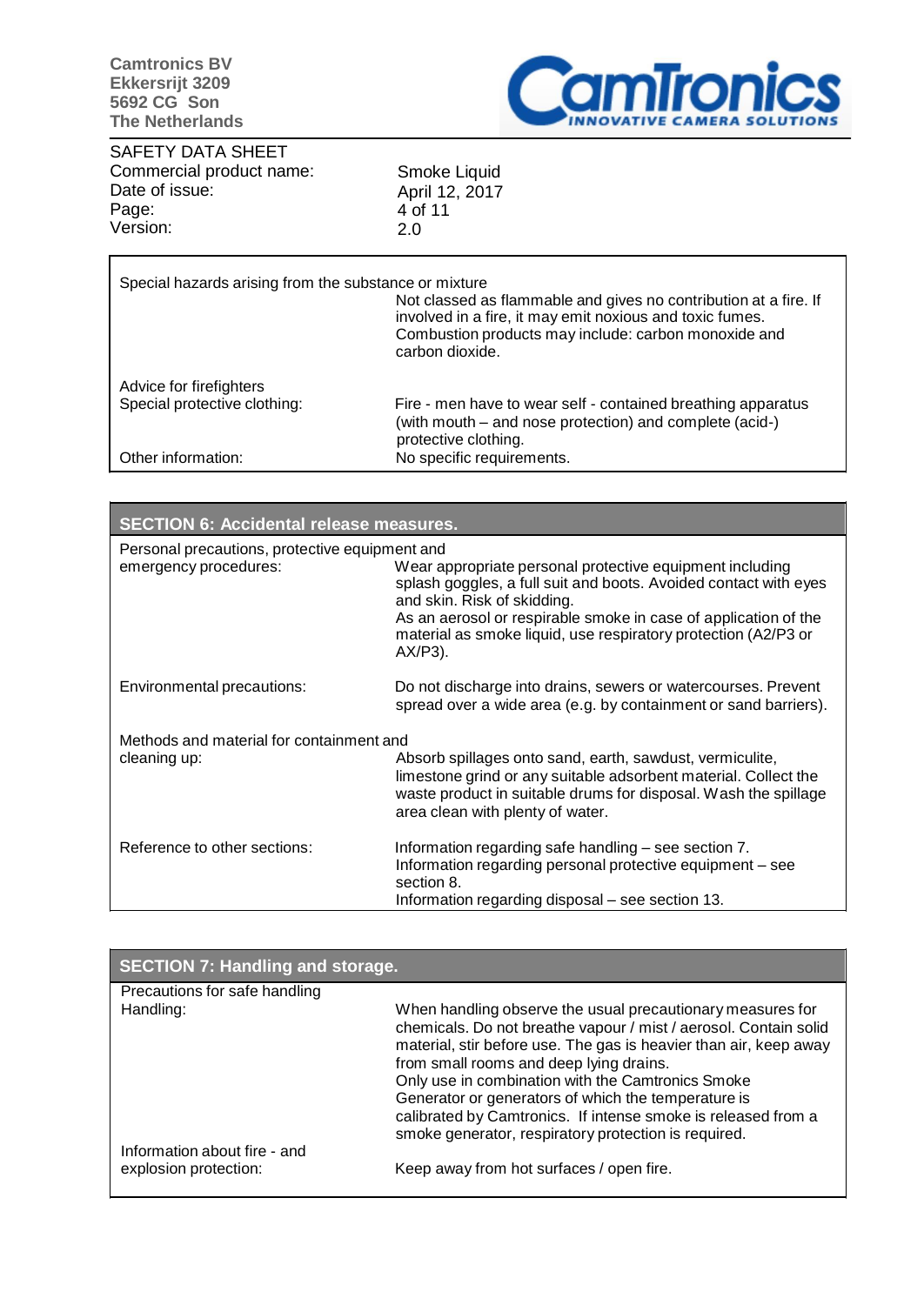

SAFETY DATA SHEET Commercial product name: Date of issue: Page: Version:

Smoke Liquid April 12, 2017 5 of 11 2.0

| Conditions for safe storage, including any incompatibilities                     |                                                                                                                                                      |
|----------------------------------------------------------------------------------|------------------------------------------------------------------------------------------------------------------------------------------------------|
| Storage:                                                                         | Keep container tightly closed in a well-ventilated place. Ventilate<br>along the floor. Prevent product temperatures above 40 °C and<br>below 0 °C.  |
|                                                                                  | Store the product free of frost according to local regulations.                                                                                      |
| Suitable storage material:<br>Storage material to avoid:<br>Storage temperature: | Stainless steel, coated steel, polyethylene or original packaging.<br>Aluminium is less suitable.<br>Recommended storage temperature $20 \pm 15$ °C. |
| Specific end use(s):                                                             | No further relevant information available.                                                                                                           |

| <b>SECTION 8: Exposure controls/personal protection.</b>                |                                           |                          |                               |                     |  |
|-------------------------------------------------------------------------|-------------------------------------------|--------------------------|-------------------------------|---------------------|--|
| Control parameters                                                      |                                           |                          |                               |                     |  |
| Ingredients with limit values that require monitoring at the workplace: |                                           |                          |                               |                     |  |
| Product information: 112-27-6                                           | 2,2'-(Ethylenedioxy)diethanol             |                          |                               |                     |  |
| TGG 8 h                                                                 | $mg/m^3$ (ppm)<br>mg/m <sup>3</sup> (ppm) |                          | 1000 (-) Germany, Switzerland |                     |  |
| TGG 15 minutes                                                          |                                           |                          | 2000 (-) Germany, Switzerland |                     |  |
| Product information: 57-55-6                                            | Propane-1,2-diol                          |                          |                               |                     |  |
| TGG 8 h                                                                 | $mg/m3$ (ppm)                             | 474 (150) UK             |                               |                     |  |
|                                                                         |                                           | 79 (25) Norway           |                               |                     |  |
|                                                                         |                                           |                          |                               |                     |  |
| Dangerous ingredients with DN(M)EL:                                     |                                           |                          |                               |                     |  |
| Product information: 112-27-6                                           | Exposure                                  | Value                    | Unit                          | Population /        |  |
| 2,2'-(Ethylenedioxy)diethanol<br>DN(M)EL                                | Short-term                                | $\overline{a}$           | mg/kg                         | Effects<br>Workers  |  |
|                                                                         | dermal                                    |                          | bw/day                        | Local               |  |
| DN(M)EL                                                                 | Short-term                                | 50                       | mg/m <sup>3</sup>             | <b>Workers</b>      |  |
|                                                                         | inhalation                                |                          |                               | Local               |  |
| DN(M)EL                                                                 | Long-term                                 | 40                       | mg/kg                         | Workers             |  |
|                                                                         | dermal                                    |                          | bw/day                        | Systemic            |  |
| DN(M)EL                                                                 | Long-term                                 | $\overline{a}$           | mg/m <sup>3</sup>             | Workers             |  |
|                                                                         | inhalation                                |                          |                               | Systemic            |  |
| DN(M)EL                                                                 | Long-term                                 | $\overline{a}$           | mg/kg                         | Workers             |  |
|                                                                         | dermal                                    |                          | bw/day                        | Local               |  |
| DN(M)EL                                                                 | Long-term<br>inhalation                   | ä,                       | mg/m <sup>3</sup>             | Workers<br>Local    |  |
| DN(M)EL                                                                 | Short-term                                | ÷,                       | mg/kg                         | General             |  |
|                                                                         | dermal                                    |                          | bw/day                        | population          |  |
|                                                                         |                                           |                          |                               | Local               |  |
| DN(M)EL                                                                 | Short-term                                | 25                       | mg/m <sup>3</sup>             | General             |  |
|                                                                         | inhalation                                |                          |                               | population          |  |
|                                                                         |                                           |                          |                               | Local               |  |
| DN(M)EL                                                                 | Long-term                                 | 20                       | mg/kg                         | General             |  |
|                                                                         | dermal                                    |                          | bw/day                        | population          |  |
|                                                                         |                                           |                          |                               | Systemic            |  |
| DN(M)EL                                                                 | Long-term                                 | $\overline{\phantom{a}}$ | mg/m <sup>3</sup>             | General             |  |
|                                                                         | inhalation                                |                          |                               | population          |  |
| DN(M)EL                                                                 | Long-term                                 | $\overline{a}$           | mg/kg                         | Systemic<br>General |  |
|                                                                         | oral                                      |                          | bw/day                        | population          |  |
|                                                                         |                                           |                          |                               | Systemic            |  |
| DN(M)EL                                                                 | Long-term                                 | $\overline{a}$           | mg/kg                         | General             |  |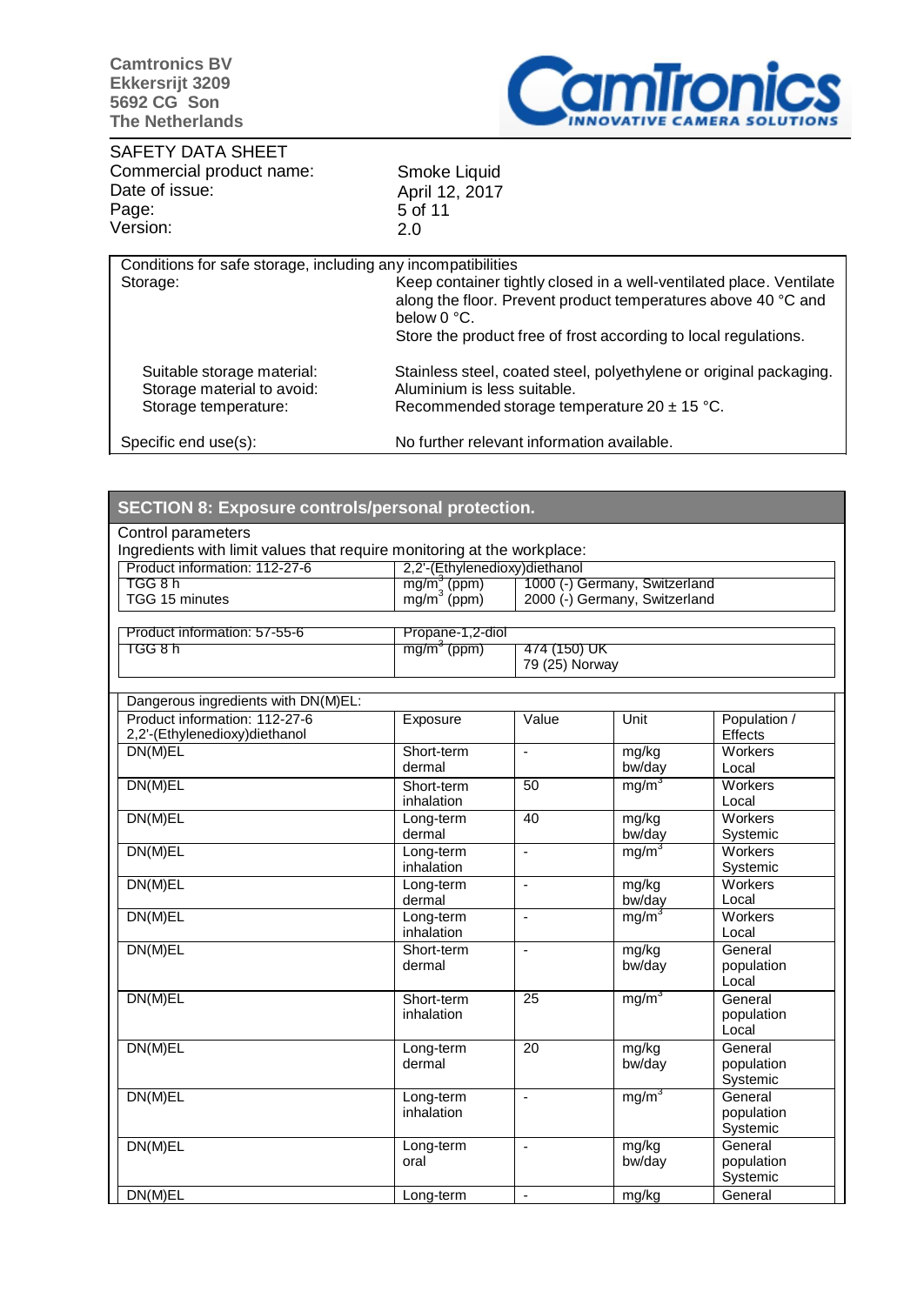

SAFETY DATA SHEET Commercial product name: Date of issue: Page: Version:

Smoke Liquid April 12, 2017 6 of 11 2.0

|                                     | dermal                  |                          | bw/day                       | population<br>Local    |
|-------------------------------------|-------------------------|--------------------------|------------------------------|------------------------|
| DN(M)EL                             | Long-term               | $\overline{\phantom{a}}$ | mg/m <sup>3</sup>            | General                |
|                                     | inhalation              |                          |                              | population             |
|                                     |                         |                          |                              | Local                  |
| Dangerous ingredients with DN(M)EL: |                         |                          |                              |                        |
| Product information: 57-55-6        | Exposure                | Value                    | Unit                         | Population /           |
| Propane-1,2-diol                    |                         |                          |                              | Effects                |
| DN(M)EL                             | Short-term              | ä,                       | mg/kg                        | Workers                |
|                                     | dermal                  |                          | bw/day                       | Local                  |
| DN(M)EL                             | Short-term              | $\overline{\phantom{a}}$ | mg/m <sup>3</sup>            | Workers                |
| DN(M)EL                             | inhalation              | $\blacksquare$           | mg/kg                        | Local<br>Workers       |
|                                     | Long-term<br>dermal     |                          | bw/day                       | Systemic               |
| DN(M)EL                             | Long-term               | 168                      | mg/m <sup>3</sup>            | Workers                |
|                                     | inhalation              |                          |                              | Systemic               |
| DN(M)EL                             | Long-term               | $\overline{\phantom{a}}$ | mg/kg                        | Workers                |
|                                     | dermal                  |                          | bw/day                       | Local                  |
| DN(M)EL                             | Long-term<br>inhalation | 10                       | mg/m                         | Workers<br>Local       |
| DN(M)EL                             | Short-term              |                          | mg/kg                        | General                |
|                                     | dermal                  |                          | bw/day                       | population             |
|                                     |                         |                          |                              | Local                  |
| <del>DN(M)EL</del>                  | Short-term              |                          | <del>mg/m<sup>3</sup></del>  | <del>General</del>     |
|                                     | inhalation              |                          |                              | population             |
|                                     |                         |                          |                              | Local                  |
| DN(M)EL                             | Long-term               |                          | mg/kg                        | General                |
|                                     | dermal                  |                          | bw/day                       | population<br>Systemic |
| DN(M)EL                             | Long-term               | 50                       | <del>mg/m<sup>3</sup></del>  | General                |
|                                     | inhalation              |                          |                              | population             |
|                                     |                         |                          |                              | Systemic               |
| DN(M)EL                             | Long-term               |                          | mg/kg                        | General                |
|                                     | oral                    |                          | bw/day                       | population             |
| DN(M)EL                             | Long-term               |                          | mg/kg                        | Systemic<br>General    |
|                                     | dermal                  |                          | bw/day                       | population             |
|                                     |                         |                          |                              | Local                  |
| DN(M)EL                             | Long-term               | 10                       | mg/m <sup>3</sup>            | General                |
|                                     | inhalation              |                          |                              | population             |
|                                     |                         |                          |                              | Local                  |
| Dangerous ingredients with PNEC:    |                         |                          |                              |                        |
| Product information: 112-27-6       | Value                   | Unit                     | Compartment                  |                        |
| 2,2'-(Ethylenedioxy)diethanol       |                         |                          |                              |                        |
| <b>PNEC</b>                         | 10                      | mg/l                     | Fresh water                  |                        |
| <b>PNEC</b>                         | 1                       | mg/l                     | Marine water                 |                        |
| <b>PNEC</b>                         | 10                      | mg/l                     | Intermittent releases        |                        |
| PNEC                                | 10                      | mg/l                     | STP (sewage treatment plant) |                        |
| <b>PNEC</b>                         | 46                      | mg/kg dwt                | Sediment fresh water         |                        |
| <b>PNEC</b>                         |                         | mg/kg dwt                | Sediment marine water        |                        |
| <b>PNEC</b>                         | 3.32                    | mg/kg wwt                | Soil                         |                        |
| <b>PNEC</b>                         | ÷,                      | mg/l                     | Oral (foodstuffs)            |                        |
|                                     |                         |                          |                              |                        |
| Dangerous ingredients with PNEC:    |                         |                          |                              |                        |
| Product information: 57-55-6        | Value                   | Unit                     | Compartment                  |                        |
|                                     |                         |                          |                              |                        |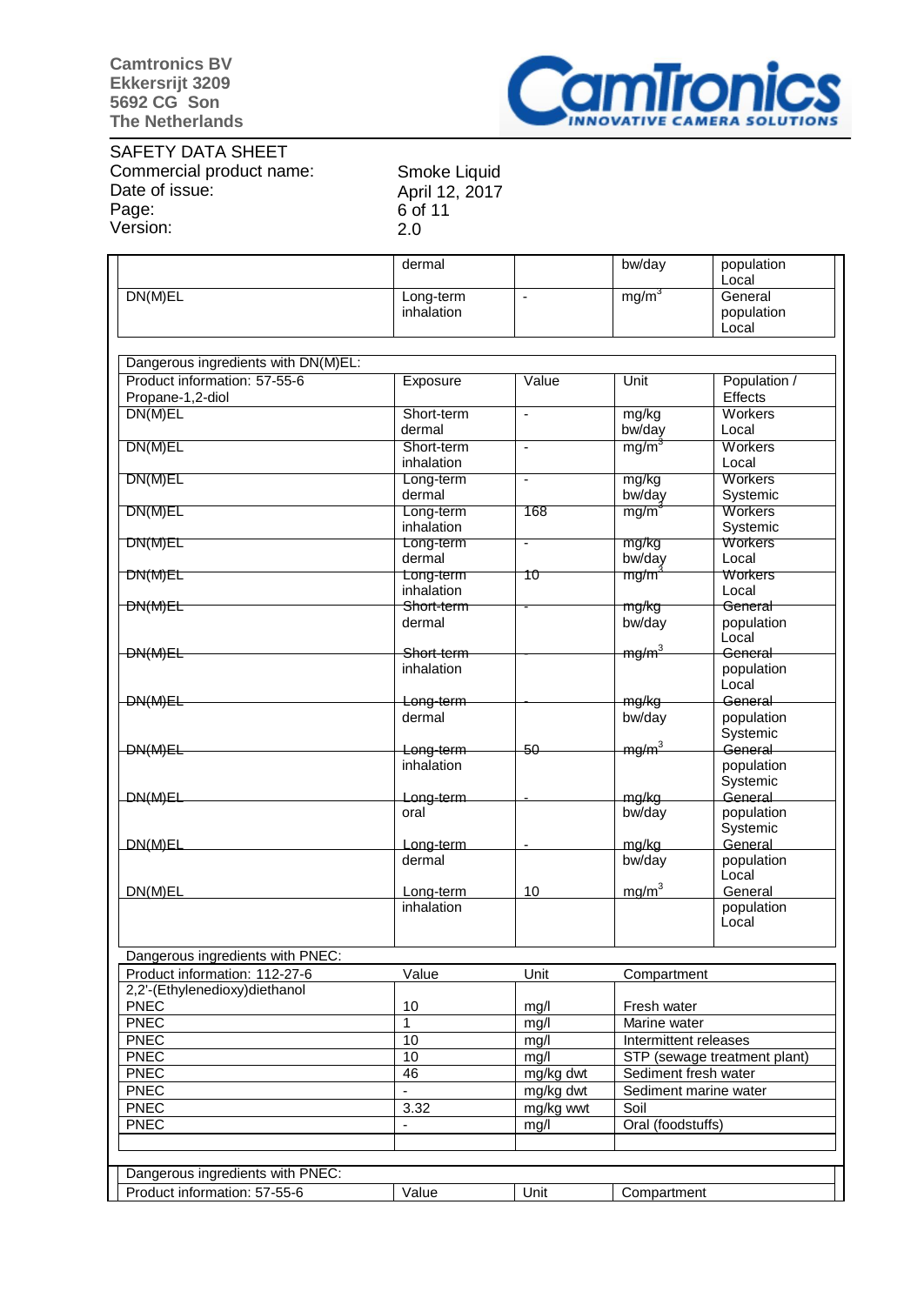

SAFETY DATA SHEET Commercial product name: Date of issue: Page: Version:

Smoke Liquid April 12, 2017 7 of 11 2.0

| Propane-1,2-diol |       |           |                              |
|------------------|-------|-----------|------------------------------|
| <b>PNEC</b>      | 260   | mq/l      | Fresh water                  |
| <b>PNEC</b>      | 26    | mq/l      | Marine water                 |
| <b>PNEC</b>      | 183   | mq/l      | Intermittent releases        |
| <b>PNEC</b>      | 20000 | mq/l      | STP (sewage treatment plant) |
| <b>PNEC</b>      | 572   | mg/kg dwt | Sediment fresh water         |
| <b>PNEC</b>      | 57.2  | mg/kg dwt | Sediment marine water        |
| <b>PNEC</b>      | 50    | mg/kg wwt | Soil                         |
| <b>PNEC</b>      |       | mq/l      | Oral (foodstuffs)            |

Exposure controls<br>Personal protective equipment: Personal protective equipment: Do not smoke, eat or drink whilst working.<br>Respiratory protection: Required at inadequately ventilated workp Required at inadequately ventilated workplaces. As respirable smoke in case of application of the material as smoke liquid, use respiratory protection (A2/P3 or AX/P3). Skin and body: Wear suitable protective clothing (preferable heavy cotton or disposable coverall), gloves and eye / face protection. Take off immediately all contaminated clothing. Rinse the skin with a lot of water or take a shower. Hands: Wash hands before breaks and at the end of work. Protective gloves of neoprene or butyl rubber should be worn when handling with the product. Eyes: Chemical safety glasses, full face shield if splashing is possible. Eye – wash. Measuring procedures: In order to establish compliance with an exposure limit and to establish that exposure is properly controlled, it may be necessary to determine the concentration of the substances in the inhalation zone or in the general workspace. Environmental exposure controls: Leakage of the material and concentrated solution must be stopped.

| <b>SECTION 9: Physical and chemical properties.</b>   |                                             |  |
|-------------------------------------------------------|---------------------------------------------|--|
| Information on basic physical and chemical properties |                                             |  |
| General information                                   |                                             |  |
| Appearance:                                           | Liquid.                                     |  |
| Colour:                                               | Transparent.                                |  |
| Odour:                                                | Almost no smell.                            |  |
| Odour threshold:                                      | Not determined.                             |  |
| pH-value:                                             | Not determined.                             |  |
| Change in condition                                   |                                             |  |
| Melting point/melting range:                          | $< 0 °C$ .                                  |  |
| Boiling point/boiling range:                          | $>100$ °C.                                  |  |
| Flash point:                                          | $>93 °C$ .                                  |  |
| Flammability                                          |                                             |  |
| (solid, gas):                                         | Not applicable.                             |  |
| Auto-ignition:                                        | $>370$ °C.                                  |  |
| Explosion hazard:                                     | The product is not classified as explosive. |  |
|                                                       |                                             |  |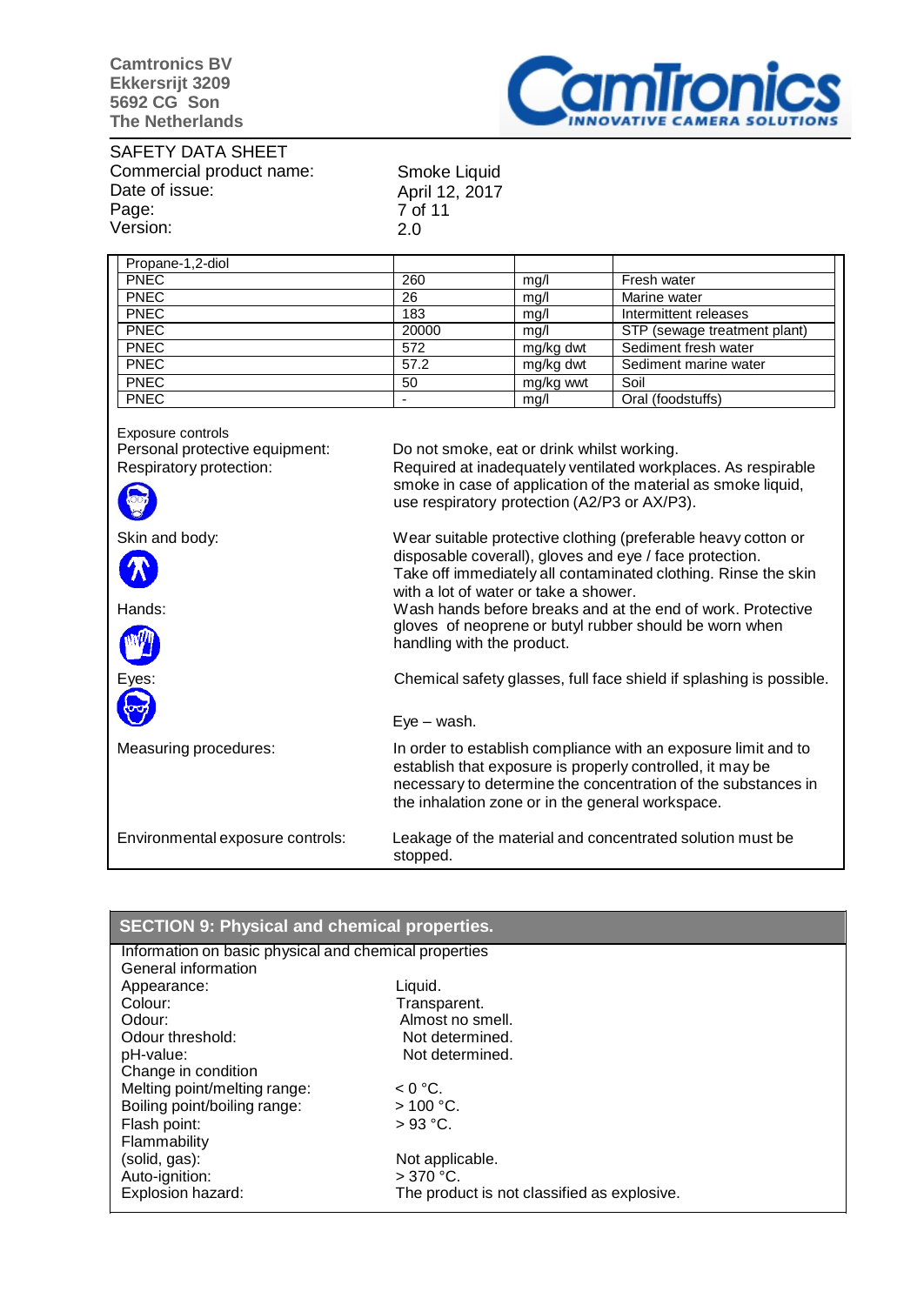

#### SAFETY DATA SHEET Commercial product name: Date of issue: Page: Version:

Smoke Liquid April 12, 2017 8 of 11 2.0

| <b>Explosive limits</b>        |                                                                      |
|--------------------------------|----------------------------------------------------------------------|
| Lower:                         | 0.2 (for 2,2'-(ethylenedioxy)diethanol), 2.6 (for propane-1,2-diol). |
| Upper:                         | 9.2 (for 2,2'-(ethylenedioxy)diethanol),                             |
|                                | 12.6 (for propane-1,2-diol).                                         |
| Vapour pressure:               | Not determined.                                                      |
| Relative density:              | 1.05 (water = 1).                                                    |
| Vapour density:                | Not determined.                                                      |
| Evaporation rate:              | Not determined.                                                      |
| Solubility in/miscibility with |                                                                      |
| water:                         | Fully.                                                               |
| Partition coefficient          |                                                                      |
| (n-octanol/water):             | Not determined.                                                      |
| Viscosity                      |                                                                      |
| Dynamic:                       | Not determinate, a low viscosity.                                    |
| Kinematic:                     | Not determined.                                                      |
| Other information              | No further relevant information available.                           |

| <b>SECTION 10: Stability and reactivity.</b>                                            |                                                                                                                                                                                             |
|-----------------------------------------------------------------------------------------|---------------------------------------------------------------------------------------------------------------------------------------------------------------------------------------------|
| Reactivity<br>Chemical stability:<br>Thermal decomposition/Conditions<br>to be avoided: | The product is stable if stored and handled as prescribed.                                                                                                                                  |
|                                                                                         | Avoid high (> 370 °C), low (frost) temperatures and open fire.                                                                                                                              |
| Possibility of hazardous reactions:                                                     | Strong oxidising agents. Strong acids. Bases.                                                                                                                                               |
| Conditions to avoid:                                                                    | Avoid heat, sparks, open flames, and other sources of ignition.<br>Prevent evaporation in a non-ventilated environment. Protect<br>against heat and direct sunlight. Protect against frost. |
| Incompatible materials:                                                                 | Mildly corrosive for metals.                                                                                                                                                                |
| Hazardous decomposition products:                                                       | Unlikely under recommended storage temperature and intended<br>use.                                                                                                                         |

### **SECTION 11: Toxicological information.**

# Toxicology information Acute toxicity from the components. LD/LC50 values relevant for classification: Product information: 2,2'-(Ethylenedioxy)diethanol, CAS# 112-27-6.  $LD_{50}$  (oral, rat): 17000 mg/kg.<br> $LD_{50}$  (dermal, rabbit):  $\phantom{CD} > 3000$  mg/kg.  $LD_{50}$  (dermal, rabbit): Product information:  $P_{\text{P}}(1) = P_{\text{P}}(2)$  Propane-1,2-diol, CAS# 57-55-6.<br> $L D_{\text{S}}(1)$  20000 mg/kg.  $LD_{50}$  (oral, rat): 20000 mg/kg.<br> $LD_{50}$  (dermal, rabbit): 20800 mg/kg.  $LD_{50}$  (dermal, rabbit):

This health hazard assessment is based on information of the components.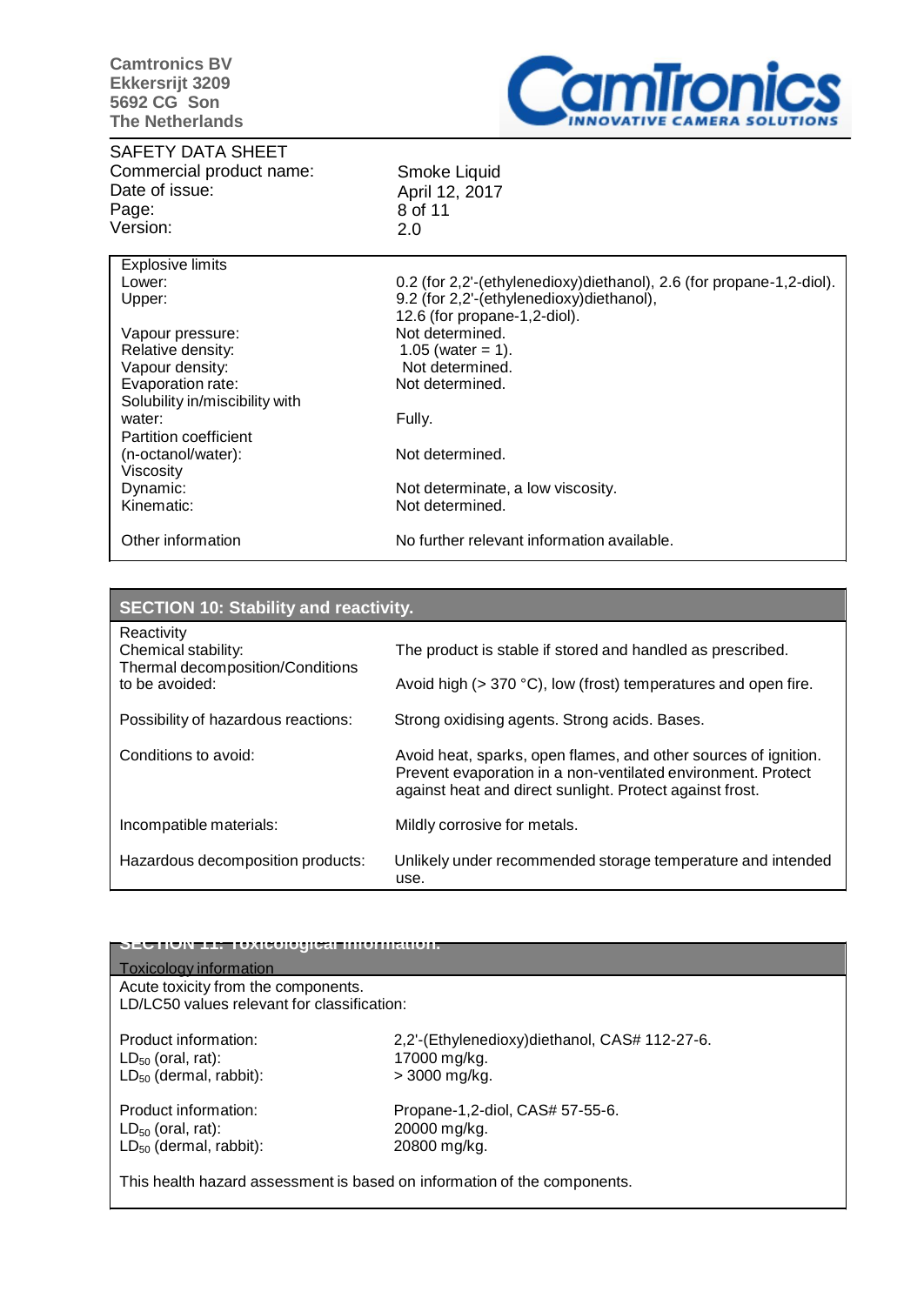

SAFETY DATA SHEET Commercial product name: Date of issue: Page: Version:

Smoke Liquid April 12, 2017 9 of 11 2.0

| Primary irritant effect:<br>on the skin:<br>to the eye:     | Not irritant for skin.<br>Irritant effect.                                                                                                                                                                                                                                                                                                                                                                                                                                                                                                                     |
|-------------------------------------------------------------|----------------------------------------------------------------------------------------------------------------------------------------------------------------------------------------------------------------------------------------------------------------------------------------------------------------------------------------------------------------------------------------------------------------------------------------------------------------------------------------------------------------------------------------------------------------|
| Germ cell mutagenicity:<br>Reproductive and developmental   | Not classified.                                                                                                                                                                                                                                                                                                                                                                                                                                                                                                                                                |
| toxicity:                                                   | Not classified.                                                                                                                                                                                                                                                                                                                                                                                                                                                                                                                                                |
| Sensitisation:                                              | No sensitising effects known.                                                                                                                                                                                                                                                                                                                                                                                                                                                                                                                                  |
| CMR effects (carcinogenicity, mutagenicity and toxicity for |                                                                                                                                                                                                                                                                                                                                                                                                                                                                                                                                                                |
| reproduction):                                              | Not classified.                                                                                                                                                                                                                                                                                                                                                                                                                                                                                                                                                |
| Other information:                                          |                                                                                                                                                                                                                                                                                                                                                                                                                                                                                                                                                                |
| In case of smoke inhalation:                                | The through the Camtronics Smoke Generator formed smoke is<br>a suspension of (fixed or fluid) matters in the air. In the health<br>risks that are connected with the parts in suspension, must not<br>only taken in concern the agent own harmful effect, but also the<br>concentration and the duration the exposure and the particle<br>sizes. Specific to minimize these dangers we advise to use only<br>by this material in combination with the Camtronics Smoke<br>Generators or generators of which the temperatures are<br>calibrated by Camtronics. |

| <b>SECTION 12: Ecological information.</b>                                                                       |                                                                                                                            |  |
|------------------------------------------------------------------------------------------------------------------|----------------------------------------------------------------------------------------------------------------------------|--|
| <b>Toxicology information</b><br>Ecotoxicity from the components.                                                |                                                                                                                            |  |
| Aquatic toxicity:                                                                                                |                                                                                                                            |  |
| Product information:                                                                                             | 2,2'-(Ethylenedioxy)diethanol, CAS# 112-27-6.                                                                              |  |
| $LC_{50}$ (fish, 96 hrs):<br>$EC_{50}$ (daphnia magna, 48 hrs):                                                  | 59900 - 77400 mg/l.<br>39305 mg/l.                                                                                         |  |
| Product information:                                                                                             | Propane-1,2-diol, CAS# 57-55-6.                                                                                            |  |
| $LC_{50}$ (fish, 96 hrs):<br>$EC_{50}$ (daphnia magna, 48 hrs):                                                  | 23800 mg/l.<br>> 30000 mg/l.                                                                                               |  |
|                                                                                                                  |                                                                                                                            |  |
| The following ecological risk assessment is based on an assessment of the various ingredients in the<br>product. |                                                                                                                            |  |
| Persistence and degradability:                                                                                   | As a preparation entirely biological degradable,                                                                           |  |
|                                                                                                                  | contains 2,2'-(ethylenedioxy)diethanol or triethyleneglycol which<br>however is not easy biologically degradable in water. |  |
| Behaviour in environmental compartments                                                                          |                                                                                                                            |  |
| Bioaccumulative potential:<br>Mobility in soil:                                                                  | Gives almost no bioaccumulation.<br>No further relevant information available.                                             |  |
|                                                                                                                  |                                                                                                                            |  |
| Further ecological information<br>General information:                                                           | Do not discharge product into groundwater, surface water or                                                                |  |
| Water hazard class 1 (German regulation)                                                                         | sewage system.                                                                                                             |  |
| (Self-assessment):                                                                                               | Slightly hazardous to water.                                                                                               |  |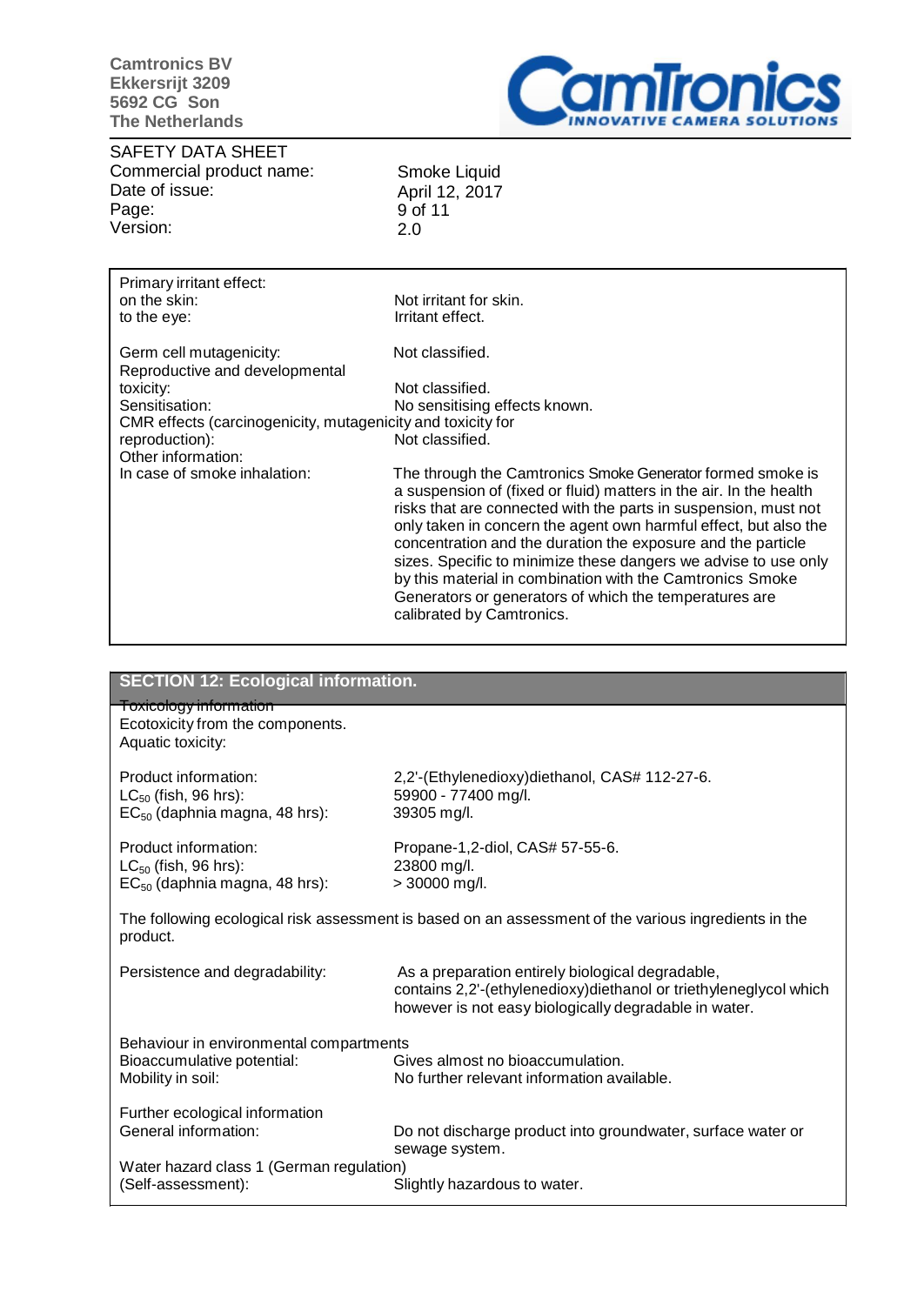

SAFETY DATA SHEET Commercial product name: Date of issue: Page: Version:

Smoke Liquid April 12, 2017 10 of 11 2.0

|                        | Results of PBT and vPvB assessment: The mixture does not meet all of the assessment criteria for<br>persistence, bioaccumulation and toxicity and hence is not<br>considered to be PBT or vPvB. |
|------------------------|-------------------------------------------------------------------------------------------------------------------------------------------------------------------------------------------------|
| Other adverse effects: | Not dangerous for the ozone layer.                                                                                                                                                              |

| SECTION 13: Disposal considerations. |                                                                                                                                                                                                                                                                                                                                |
|--------------------------------------|--------------------------------------------------------------------------------------------------------------------------------------------------------------------------------------------------------------------------------------------------------------------------------------------------------------------------------|
| Waste treatment methods              |                                                                                                                                                                                                                                                                                                                                |
| Product waste:                       | Incinerate in a hazardous waste incinerator suitable for the<br>disposal of noxious chemical waste in accordance with the<br>relevant regulation. The generation of waste should be avoided<br>or minimised wherever possible.<br>Waste, even small quantities, should never be poured down<br>drains, sewers or watercourses. |
| EC Regulation for Disposal of        |                                                                                                                                                                                                                                                                                                                                |
| Waste (EWC):                         | 07 01 04*. Other organic solvents, washing liquids and mother<br>liquors.                                                                                                                                                                                                                                                      |
| Uncleaned packaging                  |                                                                                                                                                                                                                                                                                                                                |
| Recommendation:                      | Comply with local regulations with regard to the recovery or<br>disposal of waste. Remove any residue adhering to the walls.                                                                                                                                                                                                   |

| <b>SECTION 14: Transport information.</b>                    |  |
|--------------------------------------------------------------|--|
| Land transport ADR/RID (cross-border)                        |  |
| Not a dangerous good according to the transport regulations. |  |
|                                                              |  |
|                                                              |  |
|                                                              |  |
|                                                              |  |
|                                                              |  |
|                                                              |  |
|                                                              |  |
|                                                              |  |
|                                                              |  |
|                                                              |  |
|                                                              |  |
|                                                              |  |
|                                                              |  |
|                                                              |  |
|                                                              |  |
|                                                              |  |
|                                                              |  |
|                                                              |  |
|                                                              |  |
|                                                              |  |
|                                                              |  |
|                                                              |  |
|                                                              |  |
|                                                              |  |